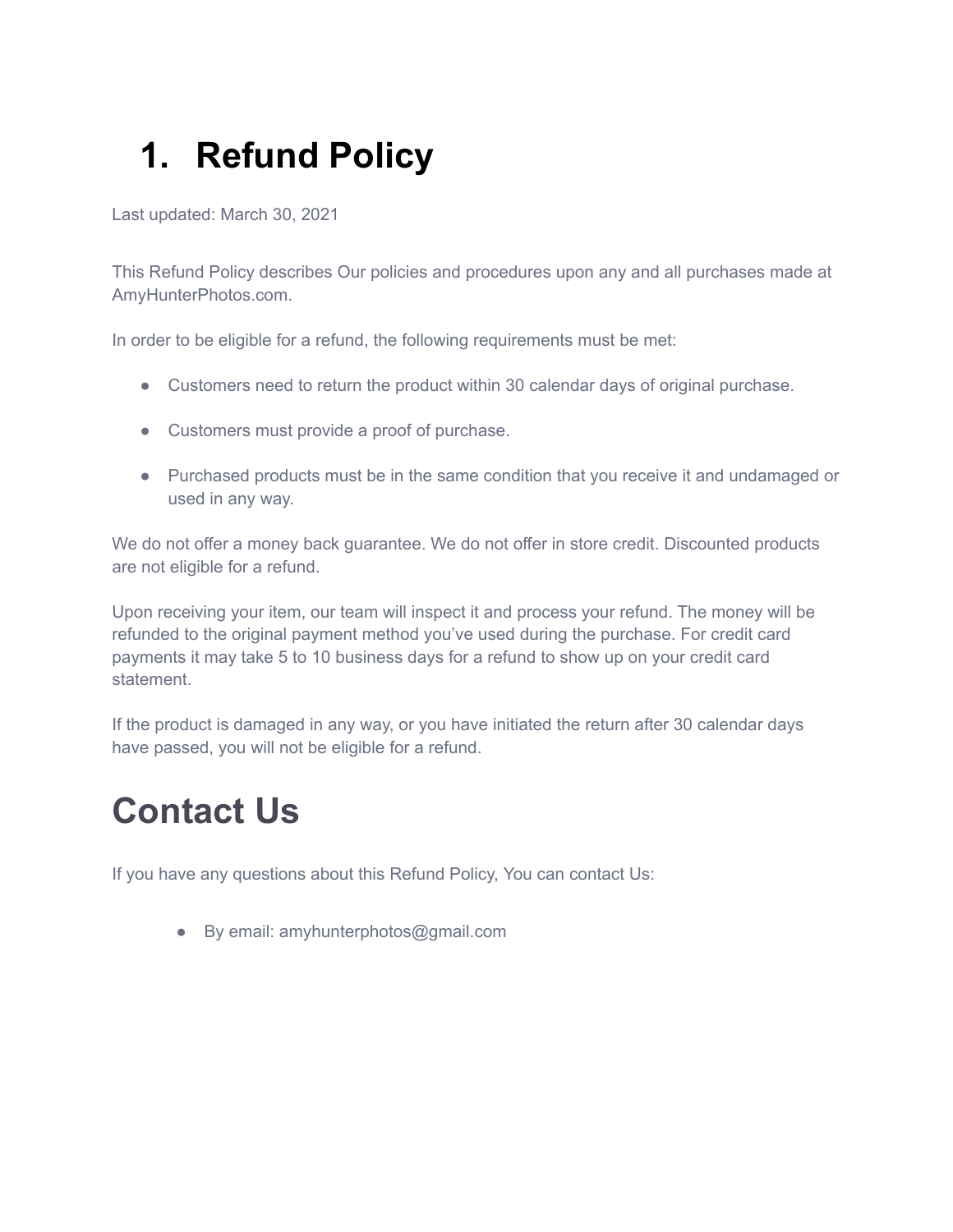# **2. Disclaimer**

Last updated: March 30, 2021

# **Interpretation and Definitions**

## **Interpretation**

The words of which the initial letter is capitalized have meanings defined under the following conditions. The following definitions shall have the same meaning regardless of whether they appear in singular or in plural.

#### **Definitions**

For the purposes of this Disclaimer:

- Company (referred to as either "the Company", "We", "Us" or "Our" in this Disclaimer) refers to AmyHunterPhotos.
- Service refers to the Website.
- You means the individual accessing the Service, or the company, or other legal entity on behalf of which such individual is accessing or using the Service, as applicable.
- Website refers to AmyHunterPhotos, accessible from

[http://www.amyhunterphotos.com](http://www.amyhunterphotos.com/)

## **Disclaimer**

The information contained on the Service is for general information purposes only.

The Company assumes no responsibility for errors or omissions in the contents of the Service.

In no event shall the Company be liable for any special, direct, indirect, consequential, or incidental damages or any damages whatsoever, whether in an action of contract, negligence or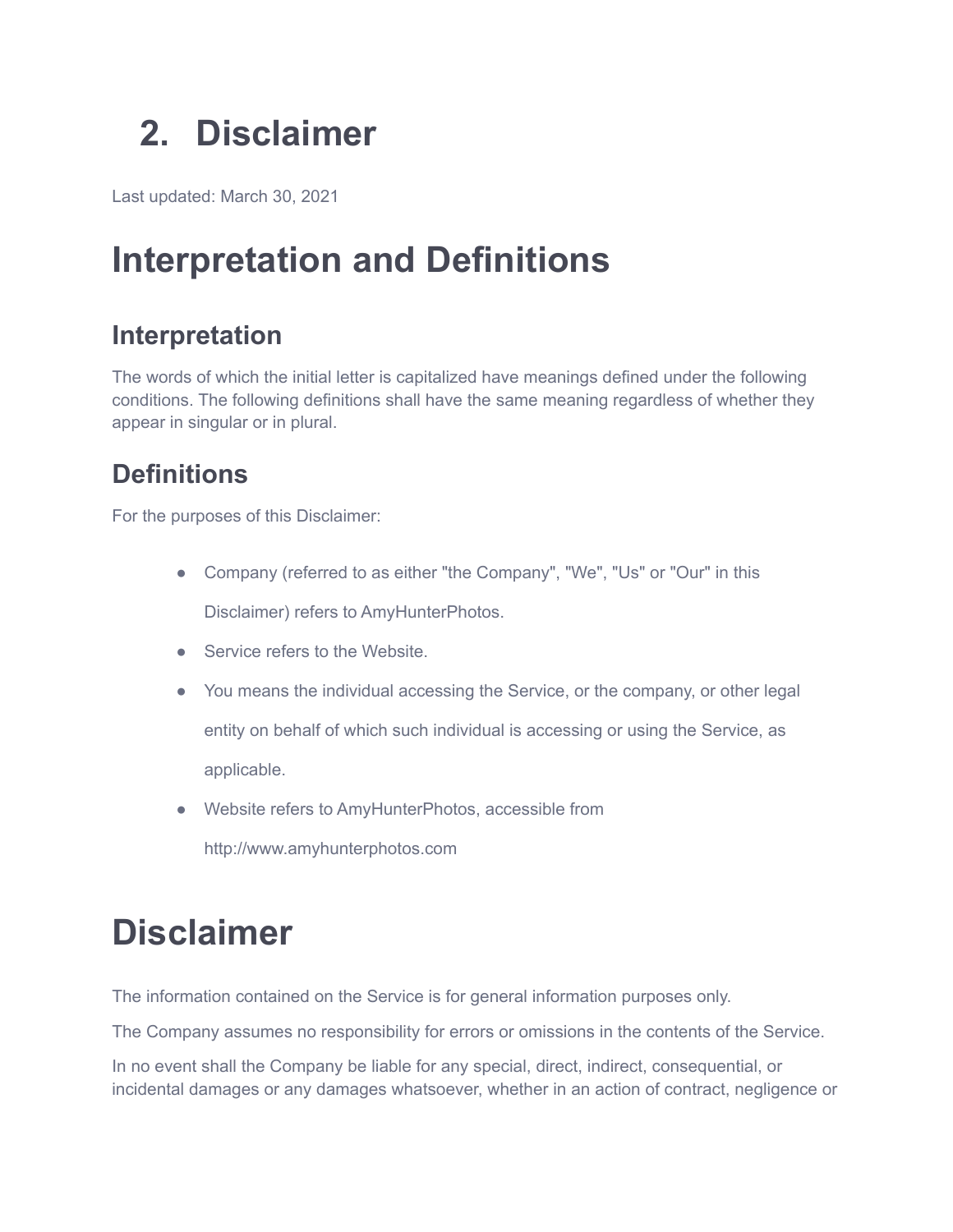other tort, arising out of or in connection with the use of the Service or the contents of the Service. The Company reserves the right to make additions, deletions, or modifications to the contents on the Service at any time without prior notice. This Disclaimer has been created with the help of the [Disclaimer](https://www.privacypolicies.com/disclaimer-generator/) Generator.

The Company does not warrant that the Service is free of viruses or other harmful components.

# **External Links Disclaimer**

The Service may contain links to external websites that are not provided or maintained by or in any way affiliated with the Company.

Please note that the Company does not guarantee the accuracy, relevance, timeliness, or completeness of any information on these external websites.

# **Errors and Omissions Disclaimer**

The information given by the Service is for general guidance on matters of interest only. Even if the Company takes every precaution to insure that the content of the Service is both current and accurate, errors can occur. Plus, given the changing nature of laws, rules and regulations, there may be delays, omissions or inaccuracies in the information contained on the Service.

The Company is not responsible for any errors or omissions, or for the results obtained from the use of this information.

# **Fair Use Disclaimer**

The Company may use copyrighted material which has not always been specifically authorized by the copyright owner. The Company is making such material available for criticism, comment, news reporting, teaching, scholarship, or research.

The Company believes this constitutes a "fair use" of any such copyrighted material as provided for in section 107 of the United States Copyright law.

If You wish to use copyrighted material from the Service for your own purposes that go beyond fair use, You must obtain permission from the copyright owner.

# **Views Expressed Disclaimer**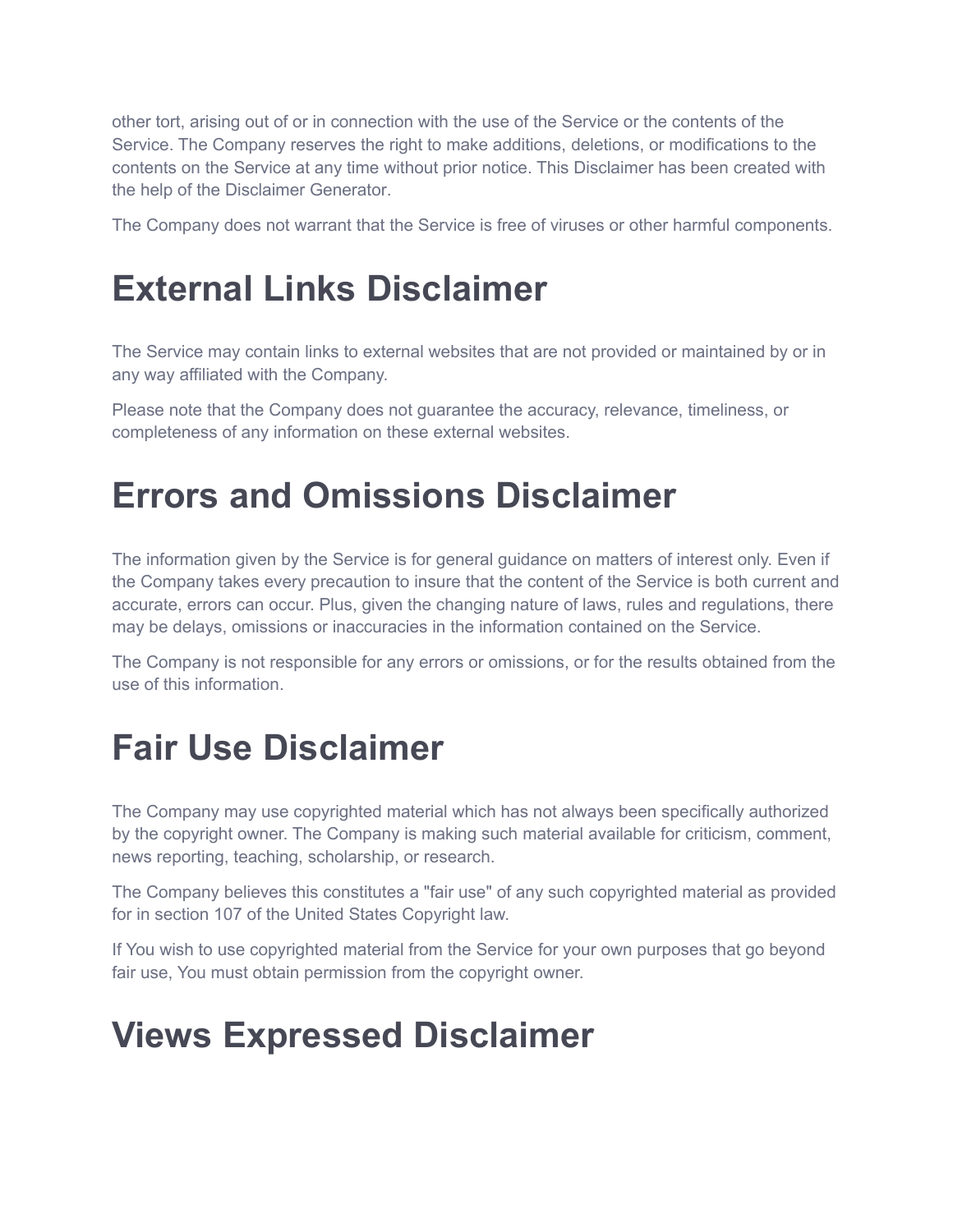The Service may contain views and opinions which are those of the authors and do not necessarily reflect the official policy or position of any other author, agency, organization, employer or company, including the Company.

Comments published by users are their sole responsibility and the users will take full responsibility, liability and blame for any libel or litigation that results from something written in or as a direct result of something written in a comment. The Company is not liable for any comment published by users and reserve the right to delete any comment for any reason whatsoever.

# **No Responsibility Disclaimer**

The information on the Service is provided with the understanding that the Company is not herein engaged in rendering legal, accounting, tax, or other professional advice and services. As such, it should not be used as a substitute for consultation with professional accounting, tax, legal or other competent advisers.

In no event shall the Company or its suppliers be liable for any special, incidental, indirect, or consequential damages whatsoever arising out of or in connection with your access or use or inability to access or use the Service.

# **"Use at Your Own Risk" Disclaimer**

All information in the Service is provided "as is", with no guarantee of completeness, accuracy, timeliness or of the results obtained from the use of this information, and without warranty of any kind, express or implied, including, but not limited to warranties of performance, merchantability and fitness for a particular purpose.

The Company will not be liable to You or anyone else for any decision made or action taken in reliance on the information given by the Service or for any consequential, special or similar damages, even if advised of the possibility of such damages.

# **Contact Us**

If you have any questions about this Disclaimer, You can contact Us:

● By email: amyhunterphotos@gmail.com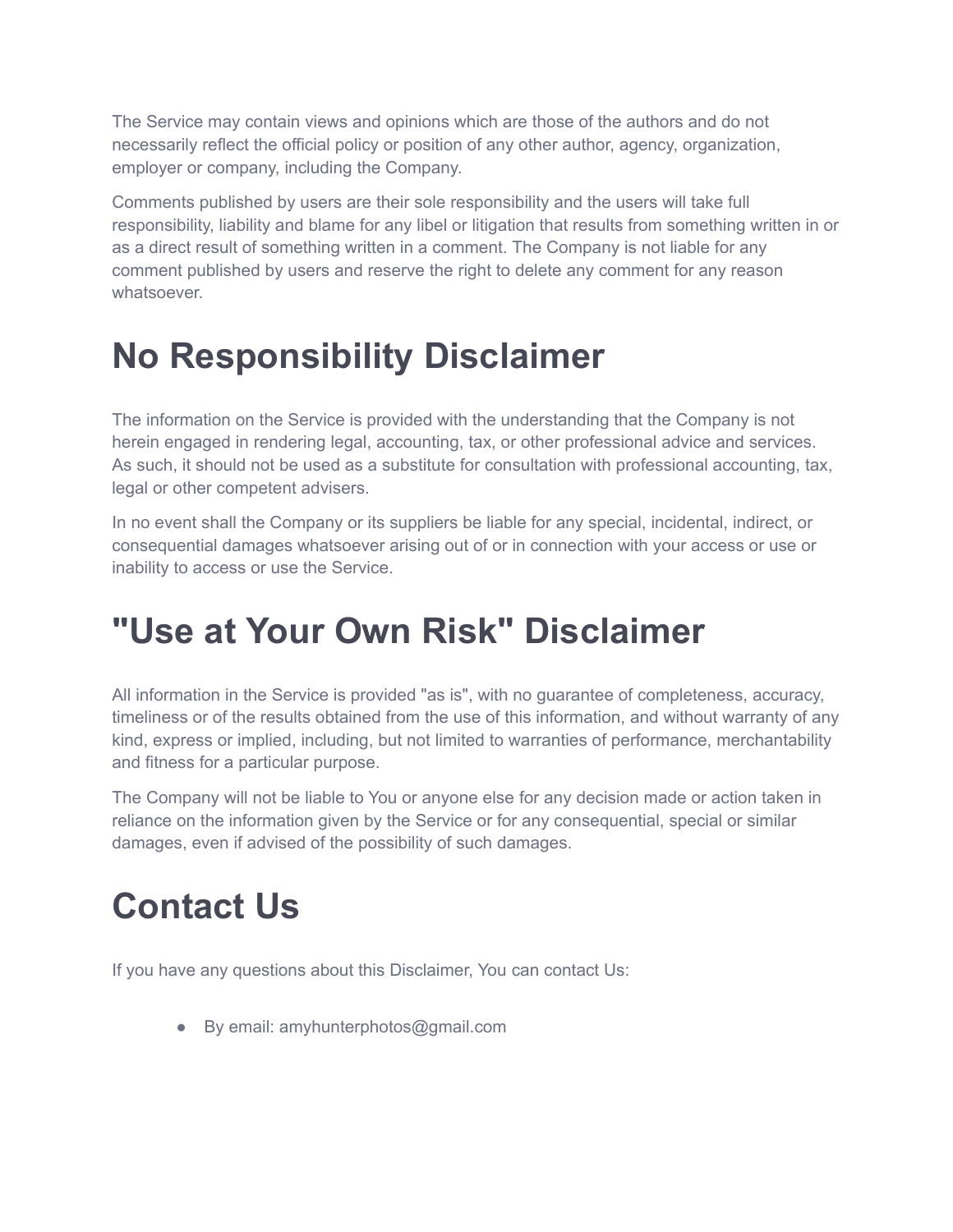# **3. Privacy Policy**

Last updated: March 30, 2021

This Privacy Policy describes Our policies and procedures on the collection, use and disclosure of Your information when You use the Service and tells You about Your privacy rights and how the law protects You.

We use Your Personal data to provide and improve the Service. By using the Service, You agree to the collection and use of information in accordance with this Privacy Policy. This Privacy Policy has been created with the help of the Privacy Policy [Generator.](https://www.privacypolicies.com/privacy-policy-generator/)

# **Interpretation and Definitions**

### **Interpretation**

The words of which the initial letter is capitalized have meanings defined under the following conditions. The following definitions shall have the same meaning regardless of whether they appear in singular or in plural.

### **Definitions**

For the purposes of this Privacy Policy:

- Account means a unique account created for You to access our Service or parts of our Service.
- Company (referred to as either "the Company", "We", "Us" or "Our" in this Agreement) refers to AmyHunterPhotos.
- Cookies are small files that are placed on Your computer, mobile device or any other device by a website, containing the details of Your browsing history on that website among its many uses.
- Country refers to: Idaho, United States
- Device means any device that can access the Service such as a computer, a cellphone or a digital tablet.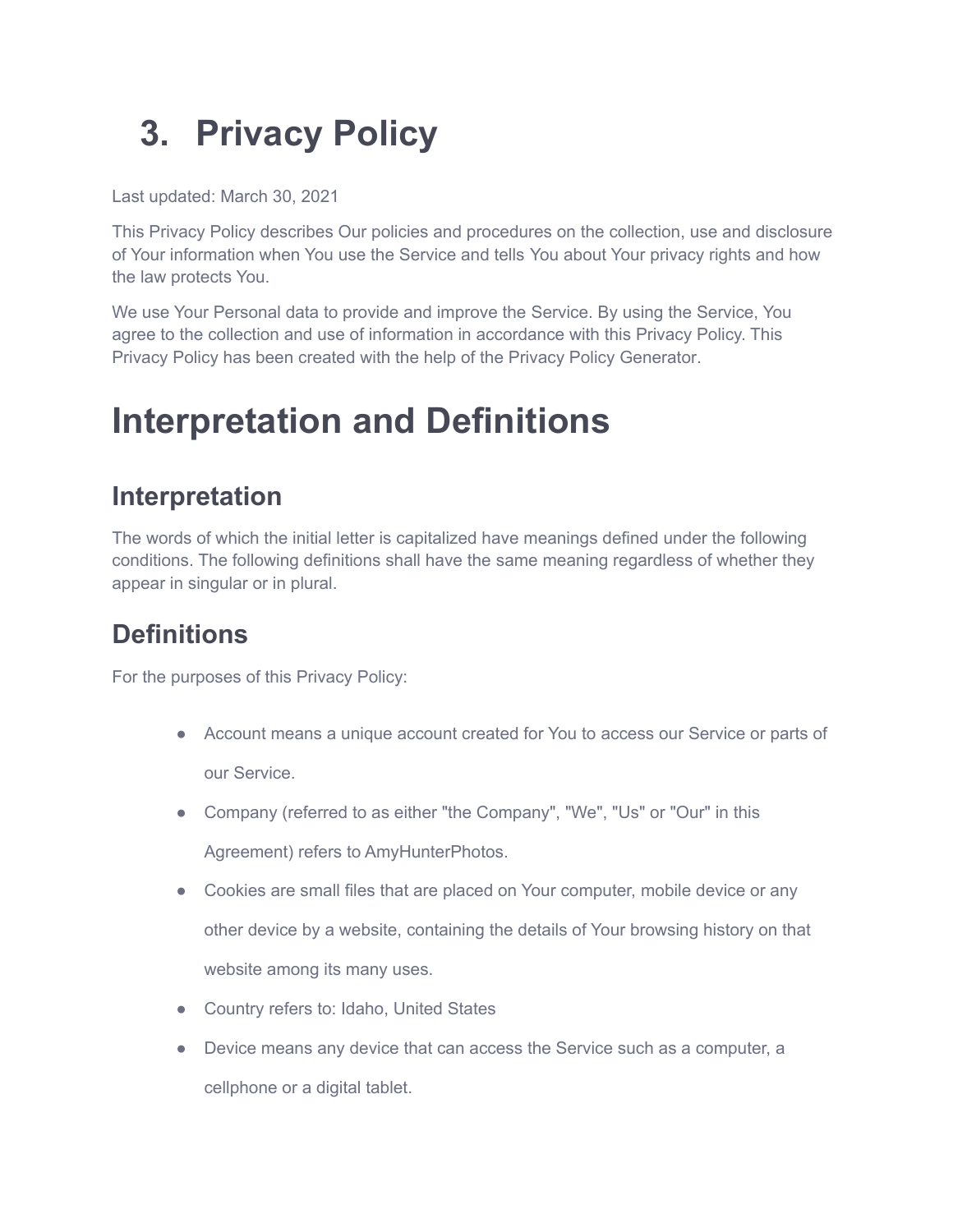- Personal Data is any information that relates to an identified or identifiable individual.
- Service refers to the Website.
- Service Provider means any natural or legal person who processes the data on behalf of the Company. It refers to third-party companies or individuals employed by the Company to facilitate the Service, to provide the Service on behalf of the Company, to perform services related to the Service or to assist the Company in analyzing how the Service is used.
- Third-party Social Media Service refers to any website or any social network website through which a User can log in or create an account to use the Service.
- Usage Data refers to data collected automatically, either generated by the use of the Service or from the Service infrastructure itself (for example, the duration of a page visit).
- Website refers to AmyHunterPhotos, accessible from [http://www.amyhunterphotos.com](http://www.amyhunterphotos.com/)
- You means the individual accessing or using the Service, or the company, or other legal entity on behalf of which such individual is accessing or using the Service, as applicable.

# **Collecting and Using Your Personal Data**

#### **Types of Data Collected**

#### **Personal Data**

While using Our Service, We may ask You to provide Us with certain personally identifiable information that can be used to contact or identify You. Personally identifiable information may include, but is not limited to: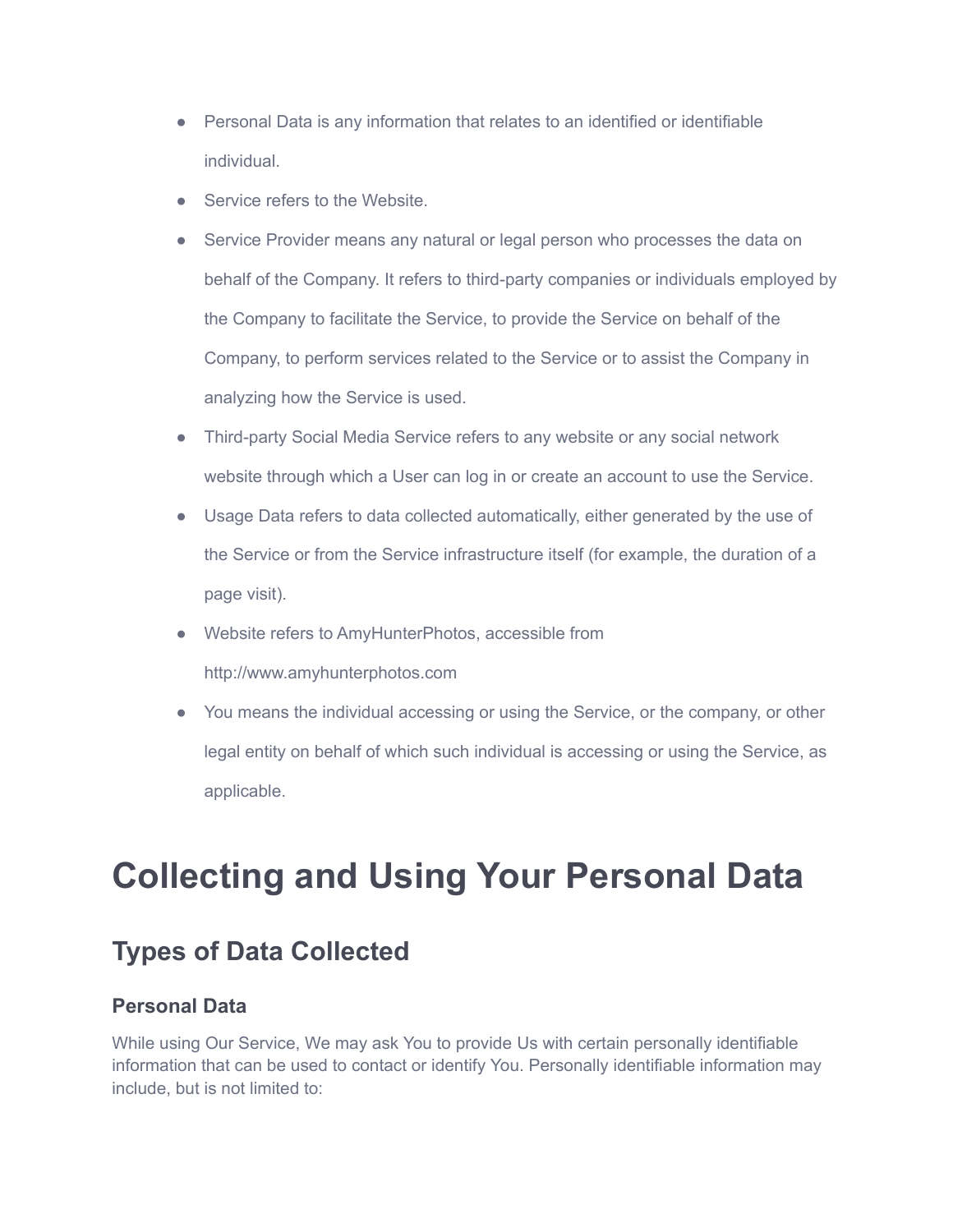- Email address
- First name and last name
- Phone number
- Address, State, Province, ZIP/Postal code, City
- Usage Data

#### **Usage Data**

Usage Data is collected automatically when using the Service.

Usage Data may include information such as Your Device's Internet Protocol address (e.g. IP address), browser type, browser version, the pages of our Service that You visit, the time and date of Your visit, the time spent on those pages, unique device identifiers and other diagnostic data.

When You access the Service by or through a mobile device, We may collect certain information automatically, including, but not limited to, the type of mobile device You use, Your mobile device unique ID, the IP address of Your mobile device, Your mobile operating system, the type of mobile Internet browser You use, unique device identifiers and other diagnostic data.

We may also collect information that Your browser sends whenever You visit our Service or when You access the Service by or through a mobile device.

#### **Tracking Technologies and Cookies**

We use Cookies and similar tracking technologies to track the activity on Our Service and store certain information. Tracking technologies used are beacons, tags, and scripts to collect and track information and to improve and analyze Our Service. The technologies We use may include:

- Cookies or Browser Cookies. A cookie is a small file placed on Your Device. You can instruct Your browser to refuse all Cookies or to indicate when a Cookie is being sent. However, if You do not accept Cookies, You may not be able to use some parts of our Service. Unless you have adjusted Your browser setting so that it will refuse Cookies, our Service may use Cookies.
- Flash Cookies. Certain features of our Service may use local stored objects (or Flash Cookies) to collect and store information about Your preferences or Your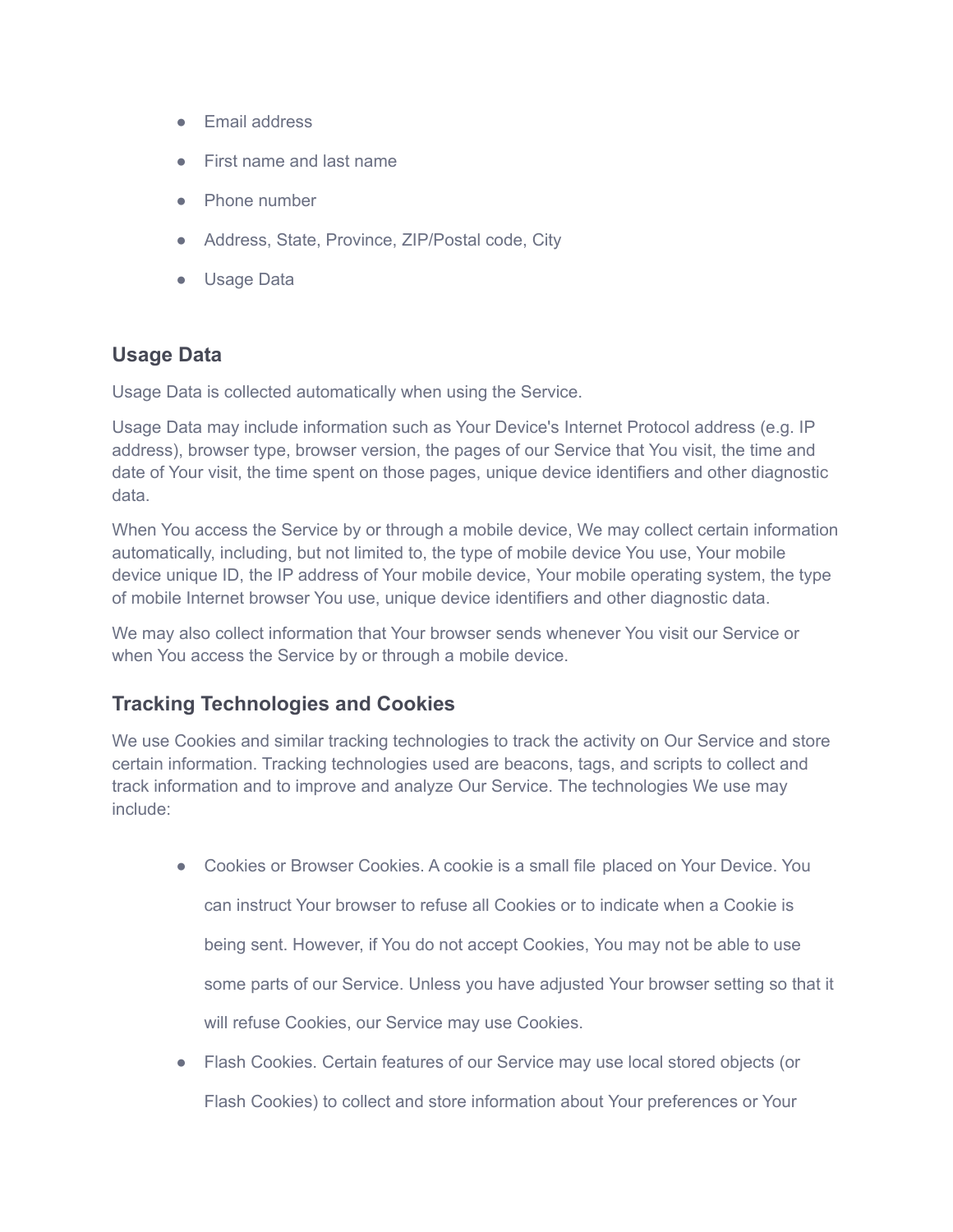activity on our Service. Flash Cookies are not managed by the same browser settings as those used for Browser Cookies. For more information on how You can delete Flash Cookies, please read "Where can I change the settings for disabling, or deleting local shared objects?" available at [https://helpx.adobe.com/flash-player/kb/disable-local-shared-objects-flash.html#mai](https://helpx.adobe.com/flash-player/kb/disable-local-shared-objects-flash.html#main_Where_can_I_change_the_settings_for_disabling__or_deleting_local_shared_objects_) n Where can I change the settings for disabling or deleting local shared ob [jects\\_](https://helpx.adobe.com/flash-player/kb/disable-local-shared-objects-flash.html#main_Where_can_I_change_the_settings_for_disabling__or_deleting_local_shared_objects_)

● Web Beacons. Certain sections of our Service and our emails may contain small electronic files known as web beacons (also referred to as clear gifs, pixel tags, and single-pixel gifs) that permit the Company, for example, to count users who have visited those pages or opened an email and for other related website statistics (for example, recording the popularity of a certain section and verifying system and server integrity).

Cookies can be "Persistent" or "Session" Cookies. Persistent Cookies remain on Your personal computer or mobile device when You go offline, while Session Cookies are deleted as soon as You close Your web browser. Learn more about cookies: What Are [Cookies?](https://www.privacypolicies.com/blog/cookies/).

We use both Session and Persistent Cookies for the purposes set out below:

● Necessary / Essential Cookies

Type: Session Cookies

Administered by: Us

Purpose: These Cookies are essential to provide You with services available through the Website and to enable You to use some of its features. They help to authenticate users and prevent fraudulent use of user accounts. Without these Cookies, the services that You have asked for cannot be provided, and We only use these Cookies to provide You with those services.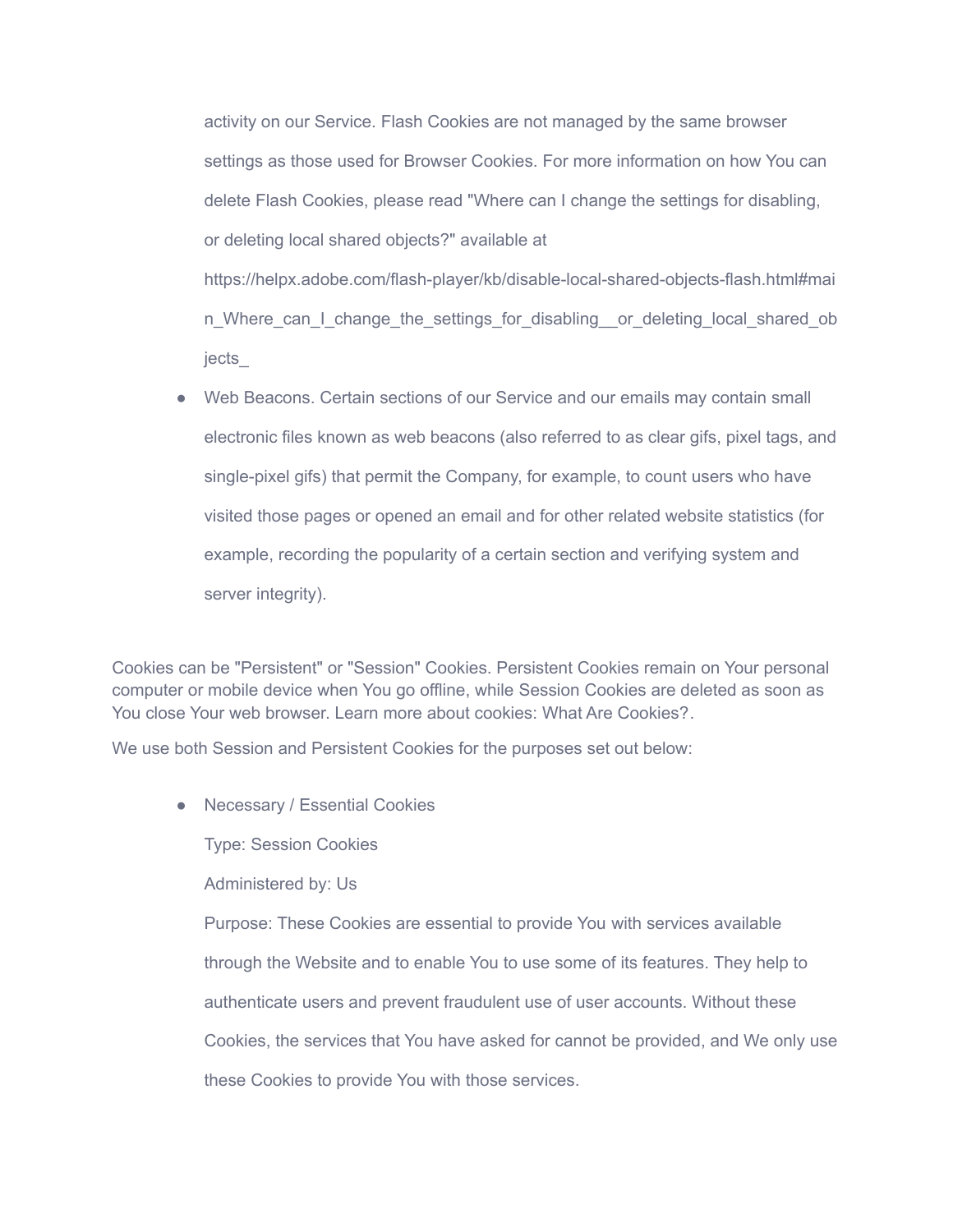● Cookies Policy / Notice Acceptance Cookies

Type: Persistent Cookies

Administered by: Us

Purpose: These Cookies identify if users have accepted the use of cookies on the Website.

**•** Functionality Cookies

Type: Persistent Cookies

Administered by: Us

Purpose: These Cookies allow us to remember choices You make when You use the Website, such as remembering your login details or language preference. The purpose of these Cookies is to provide You with a more personal experience and to avoid You having to re-enter your preferences every time You use the Website.

For more information about the cookies we use and your choices regarding cookies, please visit our Cookies Policy or the Cookies section of our Privacy Policy.

#### **Use of Your Personal Data**

The Company may use Personal Data for the following purposes:

- To provide and maintain our Service, including to monitor the usage of our Service.
- To manage Your Account: to manage Your registration as a user of the Service. The Personal Data You provide can give You access to different functionalities of the Service that are available to You as a registered user.
- For the performance of a contract: the development, compliance and undertaking of the purchase contract for the products, items or services You have purchased or of any other contract with Us through the Service.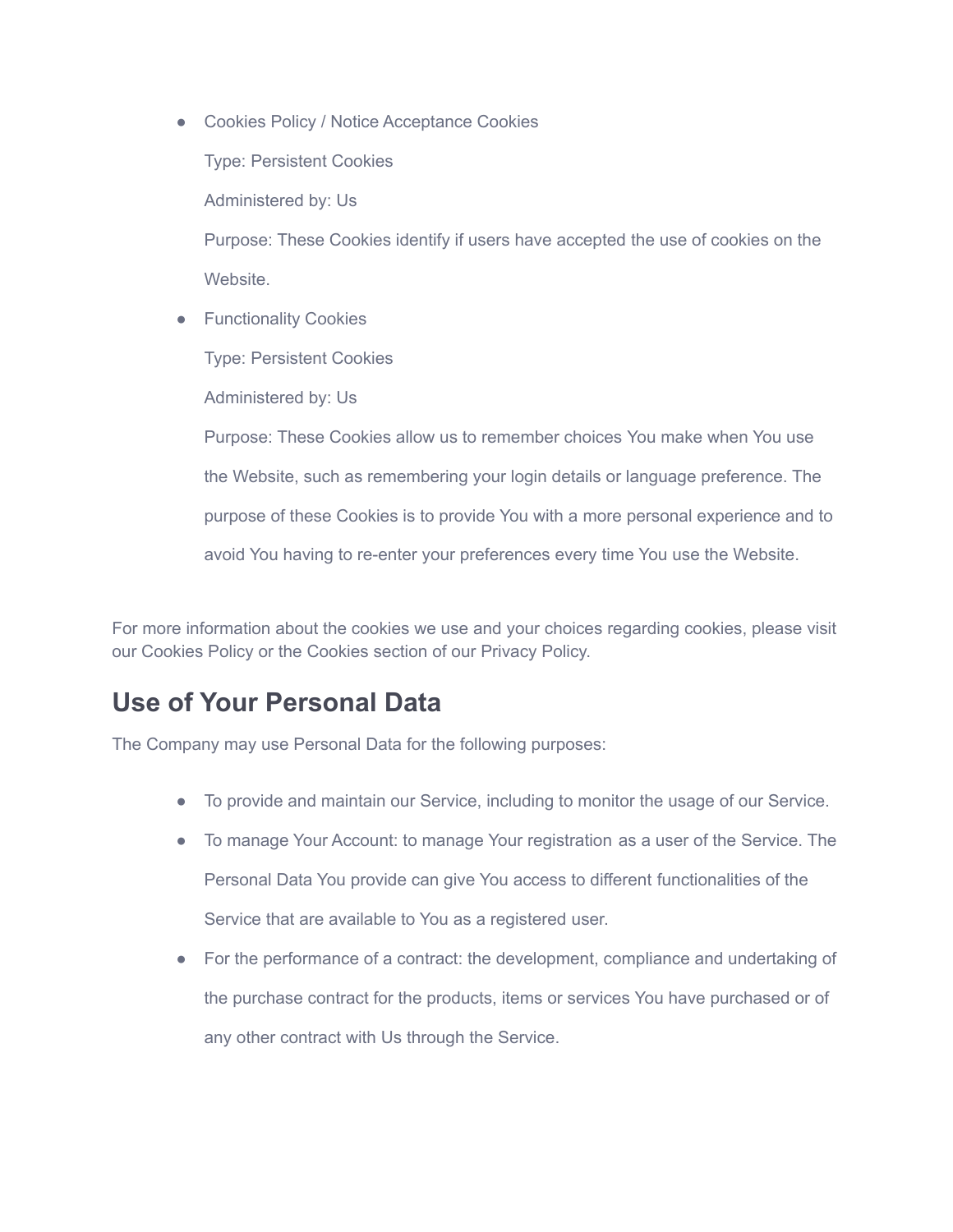- To contact You: To contact You by email, telephone calls, SMS, or other equivalent forms of electronic communication, such as a mobile application's push notifications regarding updates or informative communications related to the functionalities, products or contracted services, including the security updates, when necessary or reasonable for their implementation.
- To provide You with news, special offers and general information about other goods, services and events which we offer that are similar to those that you have already purchased or enquired about unless You have opted not to receive such information.
- To manage Your requests: To attend and manage Your requests to Us.
- For business transfers: We may use Your information to evaluate or conduct a merger, divestiture, restructuring, reorganization, dissolution, or other sale or transfer of some or all of Our assets, whether as a going concern or as part of bankruptcy, liquidation, or similar proceeding, in which Personal Data held by Us about our Service users is among the assets transferred.
- For other purposes: We may use Your information for other purposes, such as data analysis, identifying usage trends, determining the effectiveness of our promotional campaigns and to evaluate and improve our Service, products, services, marketing and your experience.

We may share Your personal information in the following situations:

• With Service Providers: We may share Your personal information with Service Providers to monitor and analyze the use of our Service, to contact You.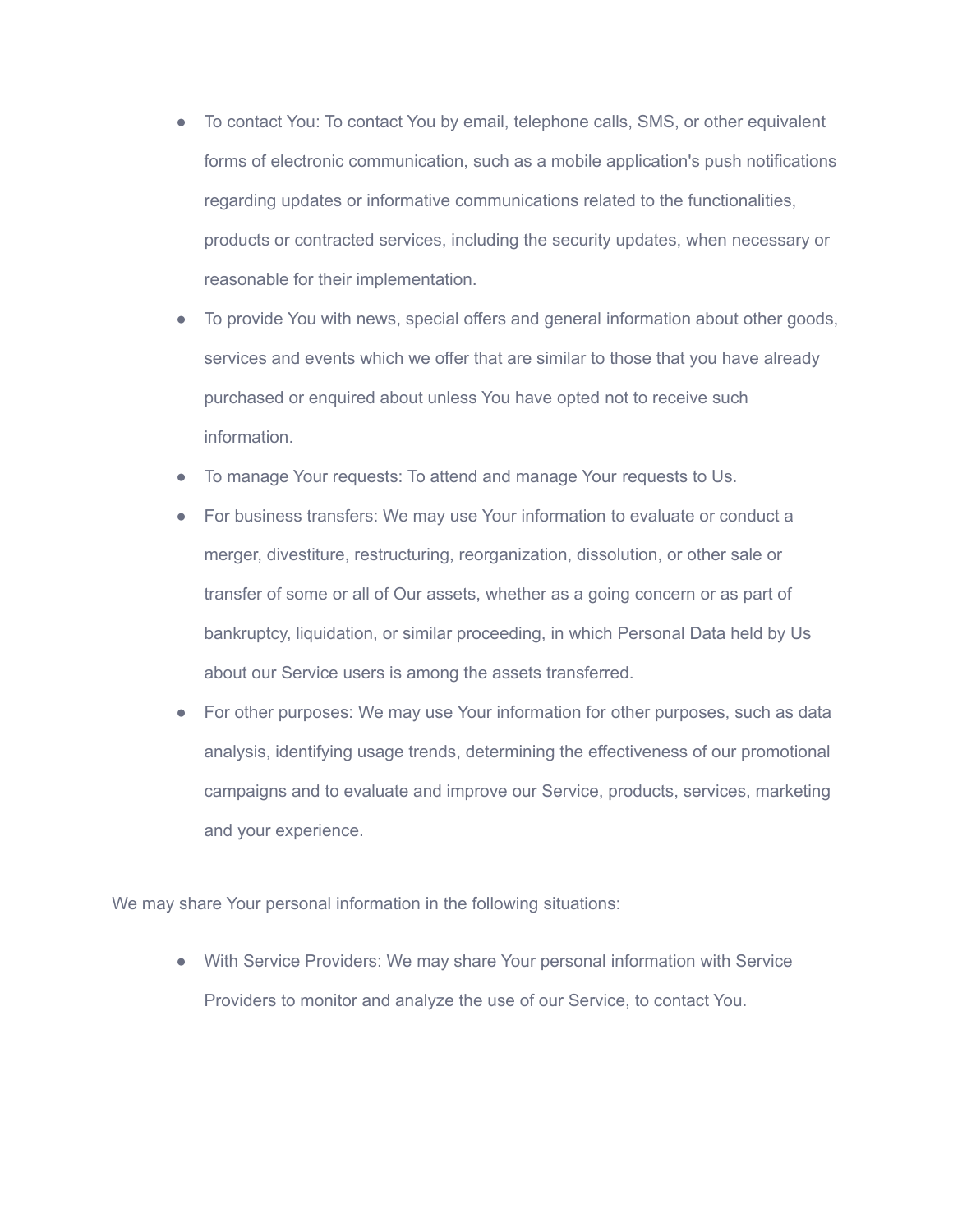- For business transfers: We may share or transfer Your personal information in connection with, or during negotiations of, any merger, sale of Company assets, financing, or acquisition of all or a portion of Our business to another company.
- With Affiliates: We may share Your information with Our affiliates, in which case we will require those affiliates to honor this Privacy Policy. Affiliates include Our parent company and any other subsidiaries, joint venture partners or other companies that We control or that are under common control with Us.
- With business partners: We may share Your information with Our business partners to offer You certain products, services or promotions.
- With other users: when You share personal information or otherwise interact in the public areas with other users, such information may be viewed by all users and may be publicly distributed outside. If You interact with other users or register through a Third-Party Social Media Service, Your contacts on the Third-Party Social Media Service may see Your name, profile, pictures and description of Your activity. Similarly, other users will be able to view descriptions of Your activity, communicate with You and view Your profile.
- With Your consent: We may disclose Your personal information for any other purpose with Your consent.

#### **Retention of Your Personal Data**

The Company will retain Your Personal Data only for as long as is necessary for the purposes set out in this Privacy Policy. We will retain and use Your Personal Data to the extent necessary to comply with our legal obligations (for example, if we are required to retain your data to comply with applicable laws), resolve disputes, and enforce our legal agreements and policies.

The Company will also retain Usage Data for internal analysis purposes. Usage Data is generally retained for a shorter period of time, except when this data is used to strengthen the security or to improve the functionality of Our Service, or We are legally obligated to retain this data for longer time periods.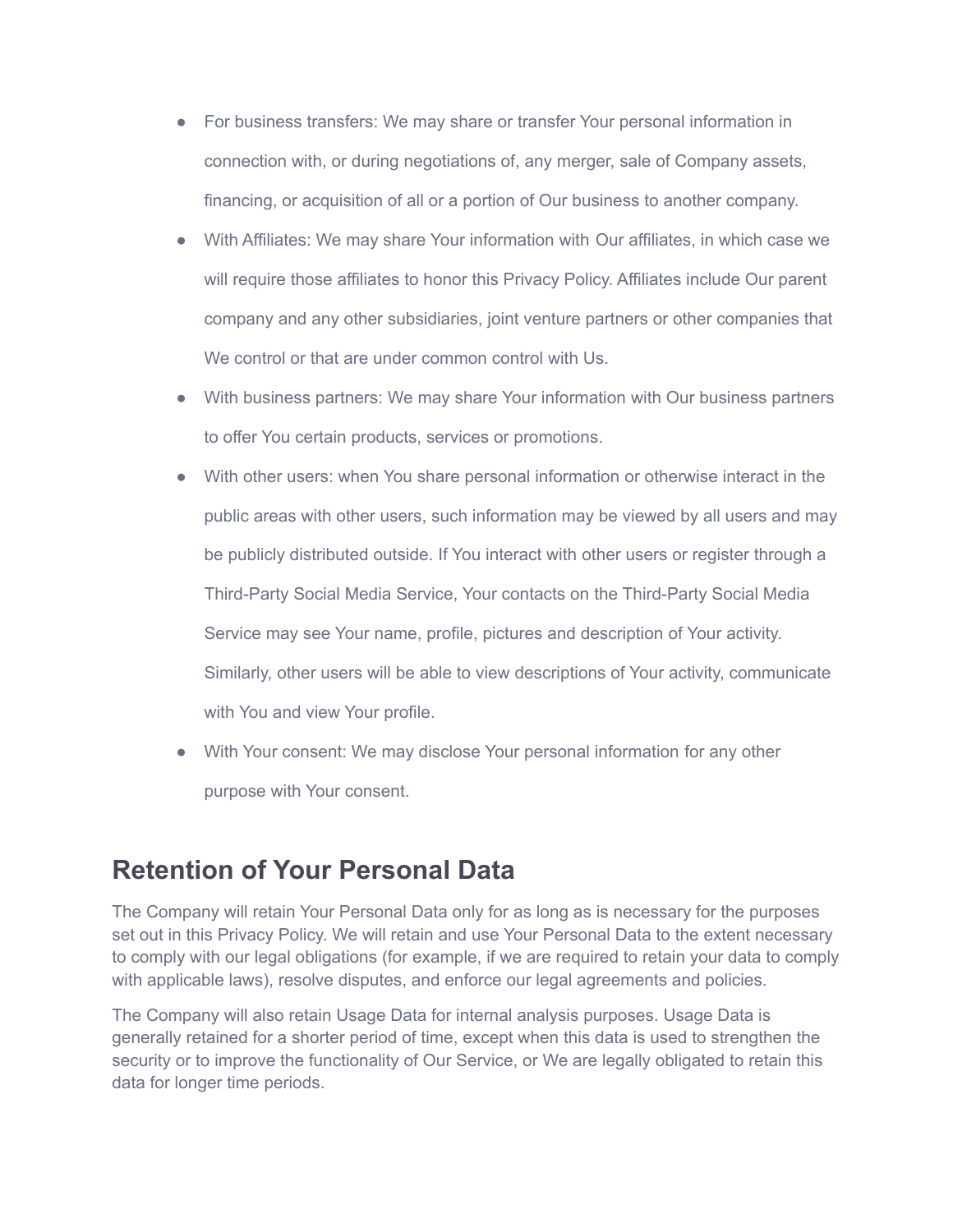## **Transfer of Your Personal Data**

Your information, including Personal Data, is processed at the Company's operating offices and in any other places where the parties involved in the processing are located. It means that this information may be transferred to — and maintained on — computers located outside of Your state, province, country or other governmental jurisdiction where the data protection laws may differ than those from Your jurisdiction.

Your consent to this Privacy Policy followed by Your submission of such information represents Your agreement to that transfer.

The Company will take all steps reasonably necessary to ensure that Your data is treated securely and in accordance with this Privacy Policy and no transfer of Your Personal Data will take place to an organization or a country unless there are adequate controls in place including the security of Your data and other personal information.

### **Disclosure of Your Personal Data**

#### **Business Transactions**

If the Company is involved in a merger, acquisition or asset sale, Your Personal Data may be transferred. We will provide notice before Your Personal Data is transferred and becomes subject to a different Privacy Policy.

#### **Law enforcement**

Under certain circumstances, the Company may be required to disclose Your Personal Data if required to do so by law or in response to valid requests by public authorities (e.g. a court or a government agency).

#### **Other legal requirements**

The Company may disclose Your Personal Data in the good faith belief that such action is necessary to:

- Comply with a legal obligation
- Protect and defend the rights or property of the Company
- Prevent or investigate possible wrongdoing in connection with the Service
- Protect the personal safety of Users of the Service or the public
- Protect against legal liability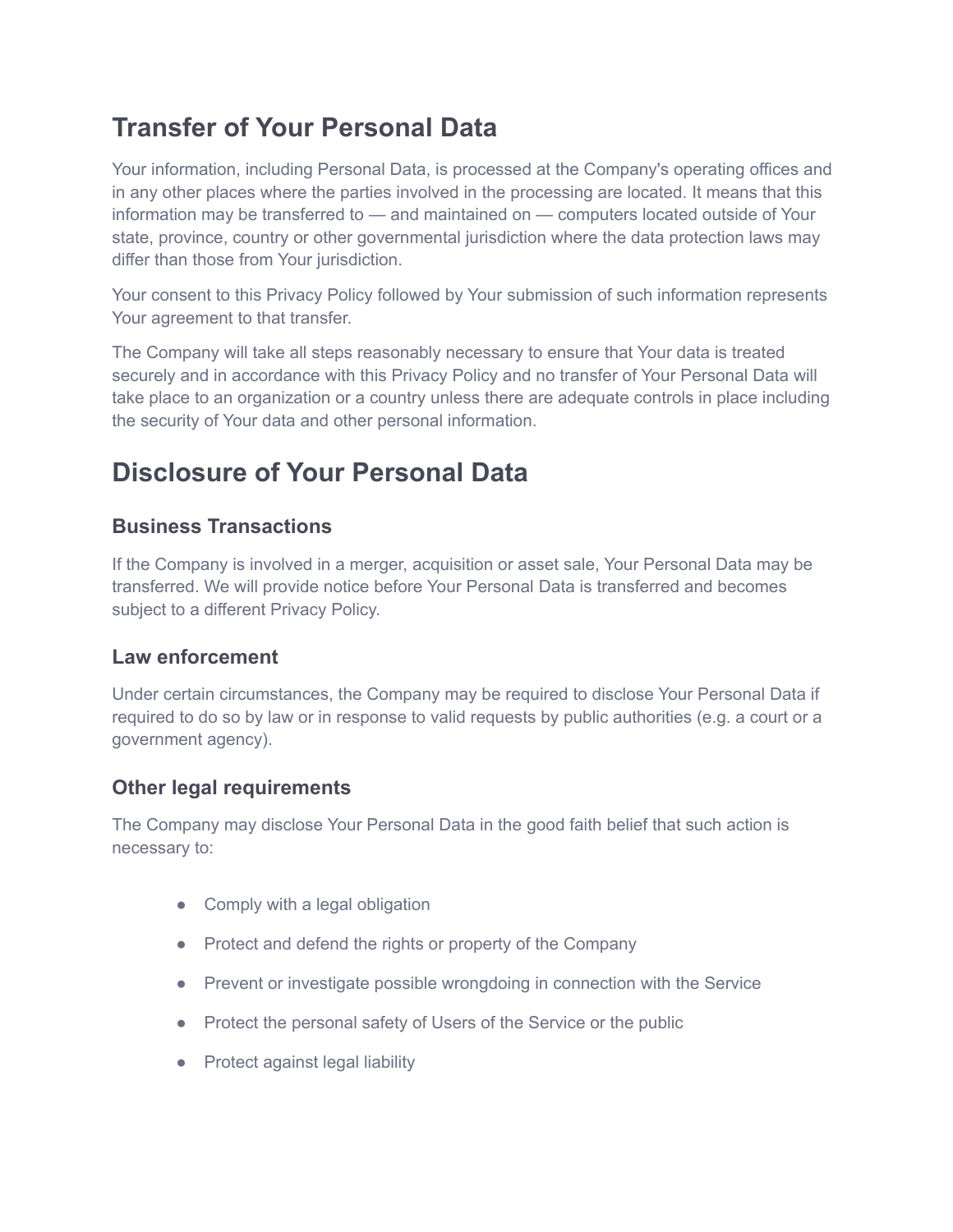### **Security of Your Personal Data**

The security of Your Personal Data is important to Us, but remember that no method of transmission over the Internet, or method of electronic storage is 100% secure. While We strive to use commercially acceptable means to protect Your Personal Data, We cannot guarantee its absolute security.

# **Children's Privacy**

Our Service does not address anyone under the age of 13. We do not knowingly collect personally identifiable information from anyone under the age of 13. If You are a parent or guardian and You are aware that Your child has provided Us with Personal Data, please contact Us. If We become aware that We have collected Personal Data from anyone under the age of 13 without verification of parental consent, We take steps to remove that information from Our servers.

If We need to rely on consent as a legal basis for processing Your information and Your country requires consent from a parent, We may require Your parent's consent before We collect and use that information.

# **Links to Other Websites**

Our Service may contain links to other websites that are not operated by Us. If You click on a third party link, You will be directed to that third party's site. We strongly advise You to review the Privacy Policy of every site You visit.

We have no control over and assume no responsibility for the content, privacy policies or practices of any third party sites or services.

# **Changes to this Privacy Policy**

We may update Our Privacy Policy from time to time. We will notify You of any changes by posting the new Privacy Policy on this page.

We will let You know via email and/or a prominent notice on Our Service, prior to the change becoming effective and update the "Last updated" date at the top of this Privacy Policy.

You are advised to review this Privacy Policy periodically for any changes. Changes to this Privacy Policy are effective when they are posted on this page.